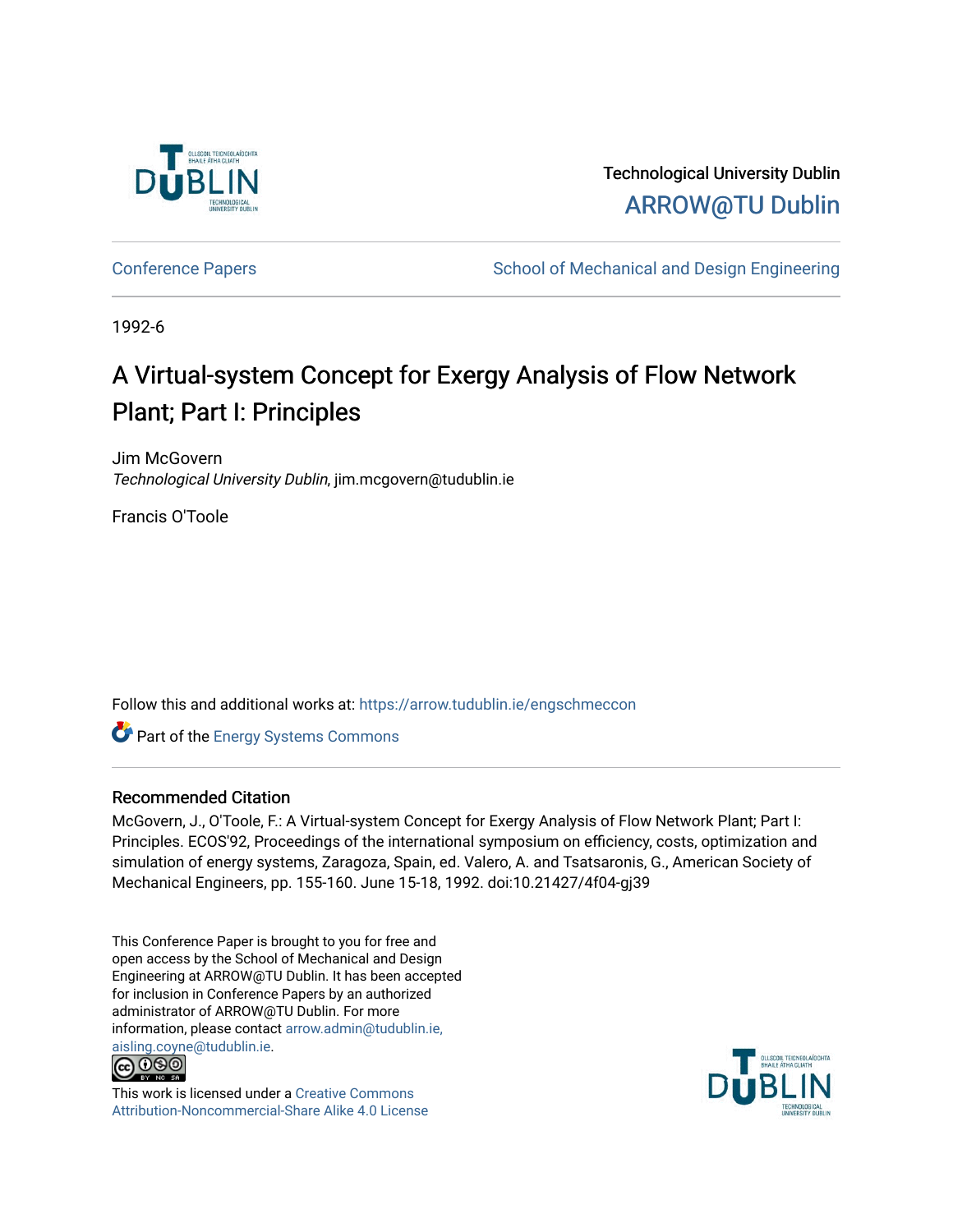# **A Virtual-System Concept for Exergy Analysis of Flow Network Plant Part I: Principles**

**James A. McGovern and Francis O'Toole**  University of Dublin Trinity College, Ireland

# **ABSTRACT**

A new type of virtual system, named a flow constraint system (FCS), is proposed to facilitate, clarify, and simplify exergy analyses of plant that involve material flow networks. The need for the virtual system is outlined and the concept is demonstrated by applying it to a CHP steam cycle. The FCS concept allows the physical constraints on the exergy interactions associated with flow streams to be taken into account fully. It also simplifies the treatment of bifurcations in material flows and considerably reduces the need for absolute exergy evaluations. The new concept follows from the work already published by the authors on conceptual devices for exergy analysis and builds on this and the work of other authors relating to exergy and exergoeconomic analysis, especially using matrix methods. A bond graph type of diagram is described as an alternative to the usual Grassmann diagram. A numerical illustration is given in a separate paper — Part II.

## **NOMENCLATURE**

### **Abbreviations**

CHP Combined heating and power FCS Flow constraint system LFCS Linked flow constraint system RN Reversible node

# **Symbols**

- *b* Specific flow exergy function  $(b = h T_o s)$
- *h* Specific enthalpy
- *s* Specific entropy
- *T<sub>o</sub>* Temperature of the environment

 $\dot{z}_{13}$  Exergy interaction rate with subscript identifier

 $\dot{Z}_{(4-5-6)}$  Exergy interaction rate that is the algebraic sum of the exergy interactions identified by the signed subscripts  $(\dot{E}_{(4-5-6)} = \dot{E}_4 - \dot{E}_5 - \dot{E}_6)$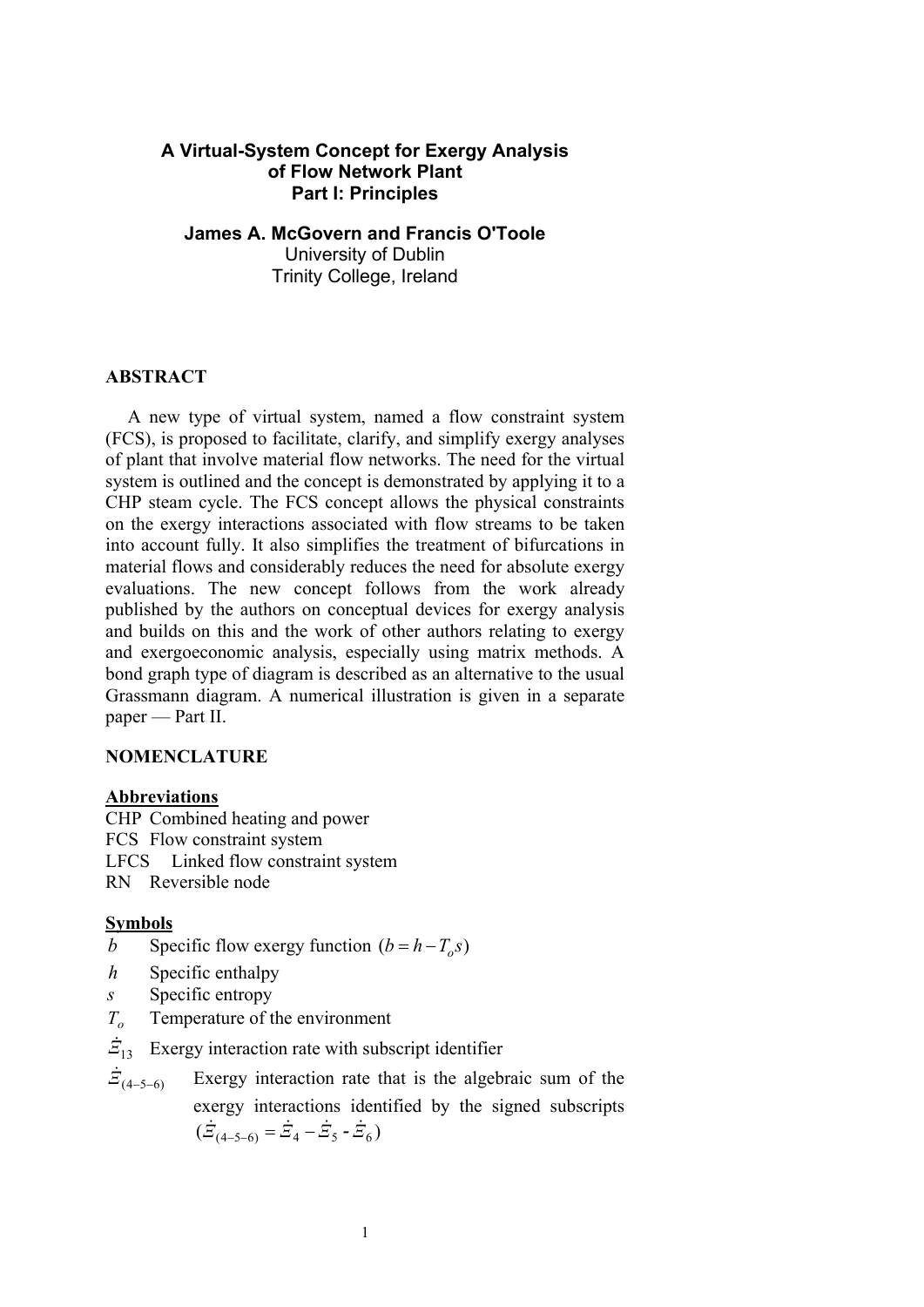#### **INTRODUCTION**

In this paper a new, simple, and powerful concept is presented to deal with real constraints, which have generally been neglected, on the net exergy interactions due to the transport of exergy by material flows between subsystems and external systems of plant.

## **A DISCUSSION OF CONVENTIONAL SYSTEMS, AS BACKGROUND**

A system can be conventionally defined as a region in space surrounded by a boundary, which can be either real or imaginary. It is closed if no transfer of matter occurs across the boundary; and otherwise it is open.

Beretta and Gyftopoulos (1990) have given a very general definition of the state of a system: a vast amount of data may be required to describe it. However, if a system is in equilibrium its state can be described by means of a relatively small number of parameters. An example would be a simple closed system that contains a gas in equilibrium: it could be described by specifying the gas and stating two independent properties such as pressure and specific volume: the state would be the same throughout the system; i.e., all subsystems would have the same state.

It is also possible that the state might vary throughout a system



- Fig. 1 (a) An equilibrium (reversible) flow system with two entry and two exit streams, all of the same fluid.
	- (b) The reversible process paths for the equilibrium flow system in (a) shown on a *T* -*s* diagram.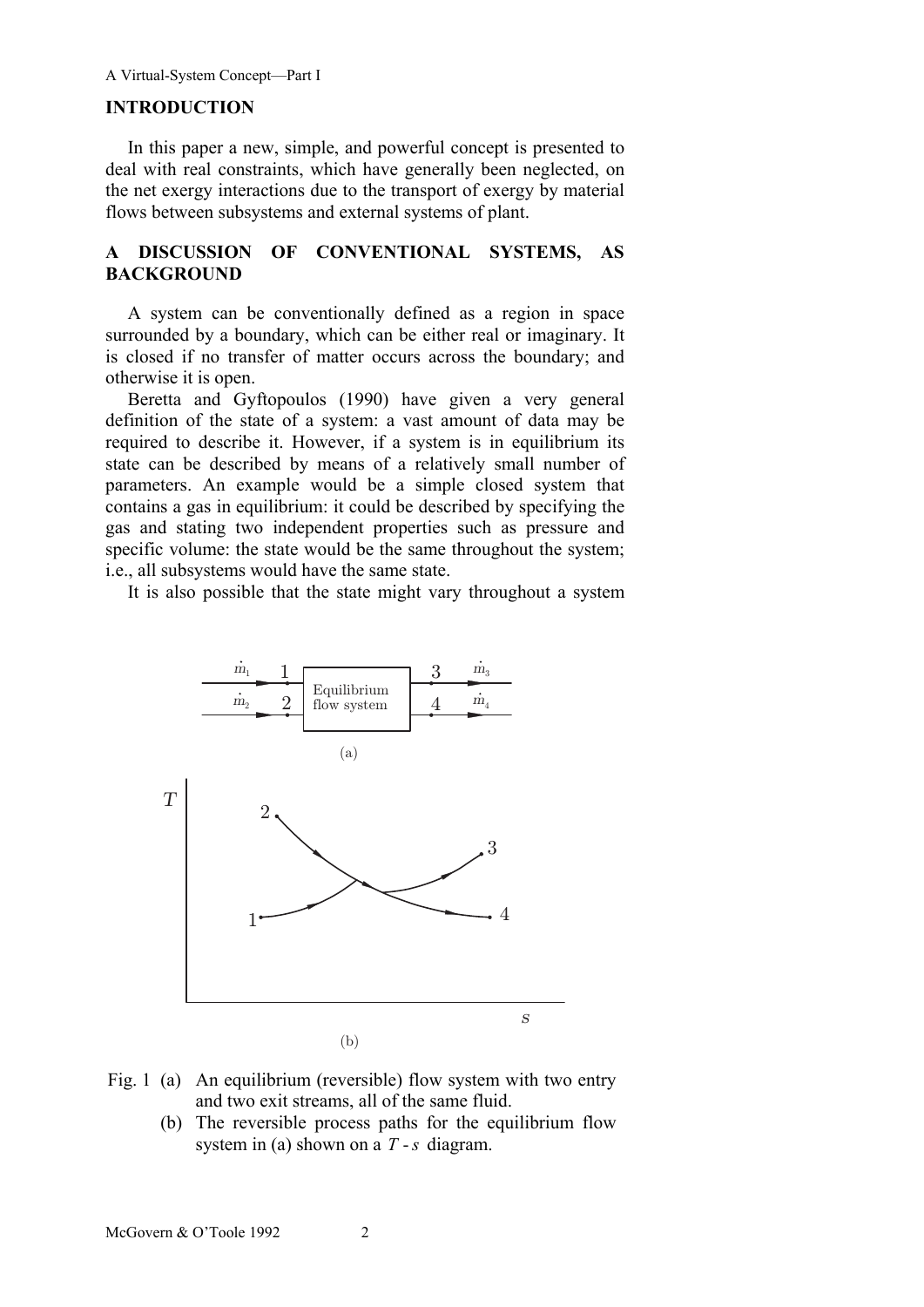that is conceived to be in equilibrium: a flow system that involves an equilibrium process of a substance, which enters at a particular thermodynamic equilibrium state and leaves at a different one, is an example. Such an equilibrium system can be regarded as being composed of an infinite number of infinitesimal subsystems at different equilibrium states — these states form a continuous path from the inlet to the outlet state. An equilibrium flow system can be described by specifying the equilibrium path and quantifying the distribution and composition of matter over the path. There may also be multiple inlet and outlet flows and multiple paths that combine or separate, as represented in Fig. 1.

An entire plant may consist of interlinked devices through which streams of matter pass. These streams combine or separate at various positions within the plant and so comprise a flow network. Sometimes an entire plant can be regarded as a closed system made up of various open flow systems; for example, the sealed refrigerant circuit of a domestic refrigerator is made up of open systems such as the compressor and the condenser linked together. Sometimes again, matter passes through the boundary of an entire plant, which must be regarded as an open system; a gas turbine engine with internal combustion would be an example.

For analysis purposes it may be possible to model some of the flow systems within a plant as equilibrium systems (e.g., a length of pipe in which the pressure drop and heat loss are negligible), but for detailed analysis this would be the exception rather than the rule. However, it is usually possible to identify flow positions at the boundaries of plant components where the equilibrium state, the specific potential and kinetic energies, and the composition of the flowing substance can be identified — this involves some approximation, as the flow parameters are likely to vary somewhat over the cross section at a given position.

Overall exergy and energy analyses normally include sub-analyses of the linked flow systems that comprise the plant; under the assumption that equilibrium conditions exist at the positions of linkage. At these positions, energy and exergy are transported from one subsystem to another. Besides the interactions between subsystems due to transport (i.e., with material that crosses a boundary), there may be other interactions due to transfer: energy is transferred as work or heat; and exergy is transferred as work or in association with heat (the exergy transfer associated with heat may differ in magnitude and/or direction from the heat transfer).

#### **EXERGY TRANSPORT CONSTRAINTS**

The usual approach in energy and exergy analysis has been to treat transport interactions in the same way as transfer interactions (Grassmann, 1950; Szargut, 1956; Riekert, 1974). For example, the exergy transport rate due to flow at a boundary is the product of the specific flow exergy (often including the chemical exergy) and the mass flow rate; this would be combined with any exergy transfers into the system due to work or heat. A disadvantage of this is that the inherent constraints on the net exergy interaction due to exergy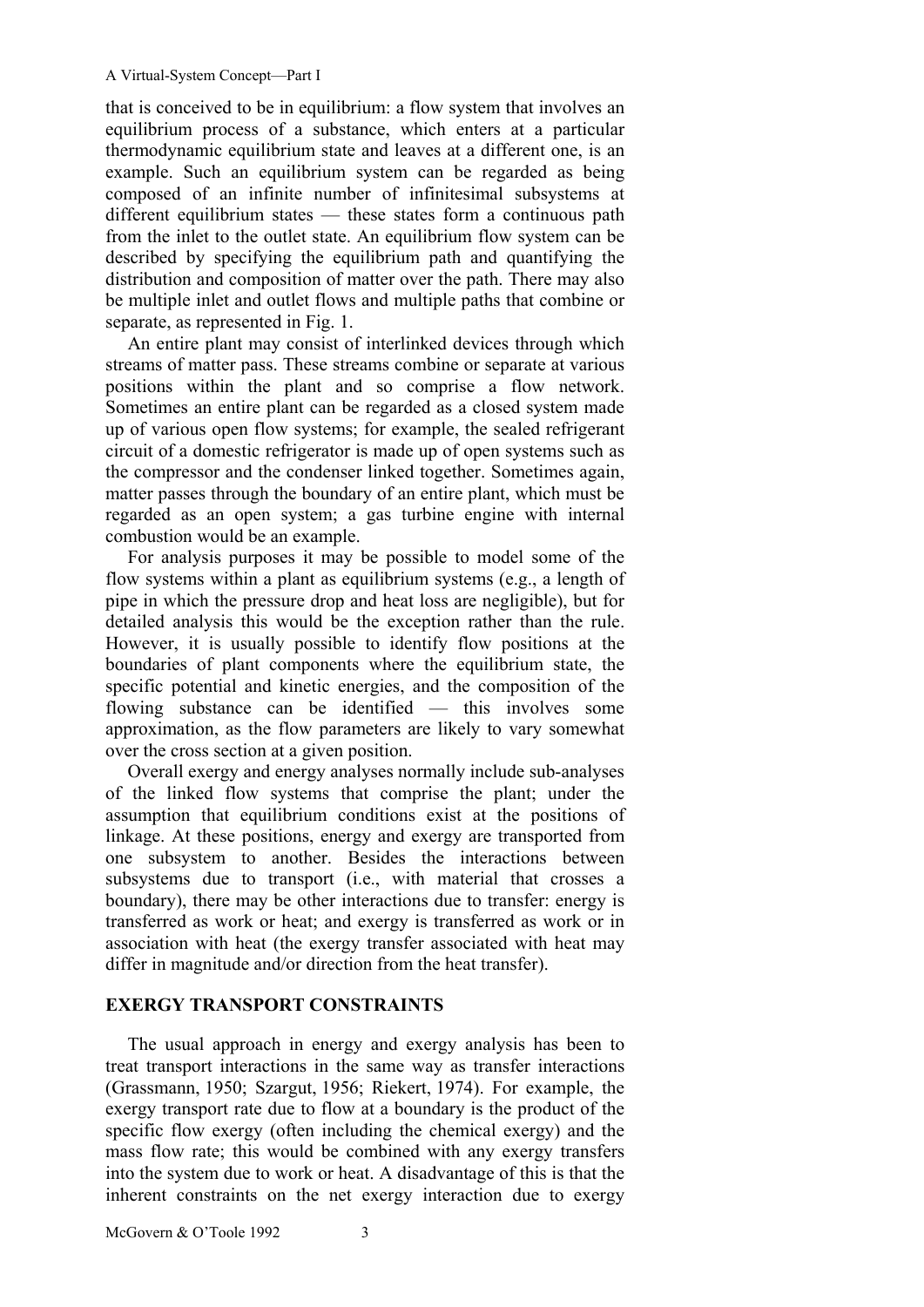transport are not taken into account; for example, if steam enters and leaves a turbine at known states with negligible values of specific kinetic and potential energy, and the temperature of the environment is also known, the net exergy interaction due to transport is fully defined — it equals the difference between the flow exergy function  $(h - T_o s)$  at inlet and that at the outlet. This net exergy interaction is independent of the pressure and the composition of the environment (Sussman, 1980). The true input to the turbine is the net exergy interaction due to transport: this has the characteristic (like exergy transfer due to heat) of being dependent on no property of the environment other than temperature.

O'Toole and McGovern (1990) have shown by means of conceptual devices how the net exergy transport due to flow streams (including the case of fuel and air that react to give combustion products) that enter and leave a system is fully equivalent to an exergy transfer. This approach can lead to simplification and clarification of exergy analysis. For example, a heat exchanger that transfers heat from one flowing fluid to another is viewed as a device with one net exergy input and one net exergy output interaction. A throttle valve in a steam or refrigeration circuit is seen as a device with a net exergy input and no net exergy output: it has a rational efficiency of zero, as the net exergy input is totally destroyed.

However, a new type of difficulty arises, which is illustrated by the following example. A turbine has an input stream coming from a boiler and an output stream to a condenser, Fig. 2. If the net exergy input to the turbine is the difference between the input and output



Fig. 2 Illustration of an analysis boundary for a turbine: partial boundaries for two contiguous systems that provide or receive material flow are also shown.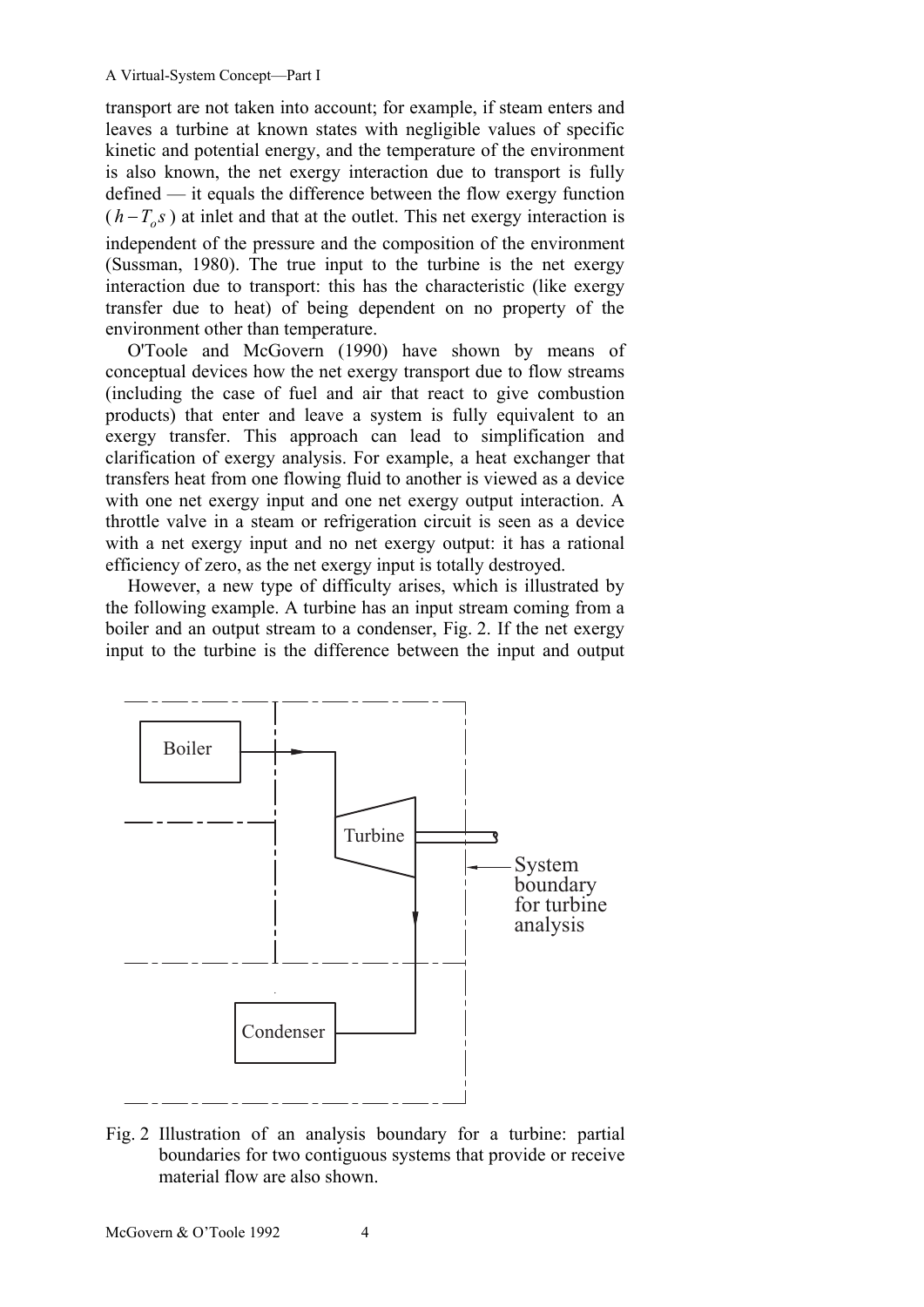flow exergy functions, from which system does the net exergy interaction occur? A valid answer would be that the source of the net exergy input is the remainder of the plant, which includes both the boiler and the condenser. However, pursuing this approach without modification would complicate the analysis methodology since each plant component within a flow network would interact with a different system (the remainder of the plant excluding that component).

#### **THE FLOW CONSTRAINT SYSTEM**

A new flow constraint system (FCS) is proposed to resolve the difficulties that have been mentioned and as the basis for a totally new methodology for applying exergy techniques (and also energy techniques) to flow network plant. An FCS is a virtual system defined as a set of disjointed infinitesimal flow systems at the positions where flow streams cross an analysis boundary, such that the substances that pass through elements of the set belong to the same impermeably-bounded space within the system. For the turbine mentioned above, the FCS would consist of an infinitesimal flow system through which the full flow of steam passes at the inlet state and another infinitesimal flow system through which the full flow of steam passes at the outlet state, Fig. 3. The FCS is fully described by quantifying the composition, flow rate, flow direction, thermodynamic state, and specific kinetic and potential energy at each flow position on the boundary. The FCS includes no irreversibility or exergy destruction since the flow systems that comprise it are infinitesimal. The FCS incorporates the constraints on the exergy transport interactions to or from a plant component with a specified analysis boundary.



Fig. 3 The same plant component as in the previous figure with two infinitesimal flow systems added. The FCS of the turbine consists of the two infinitesimal flow systems at A and B.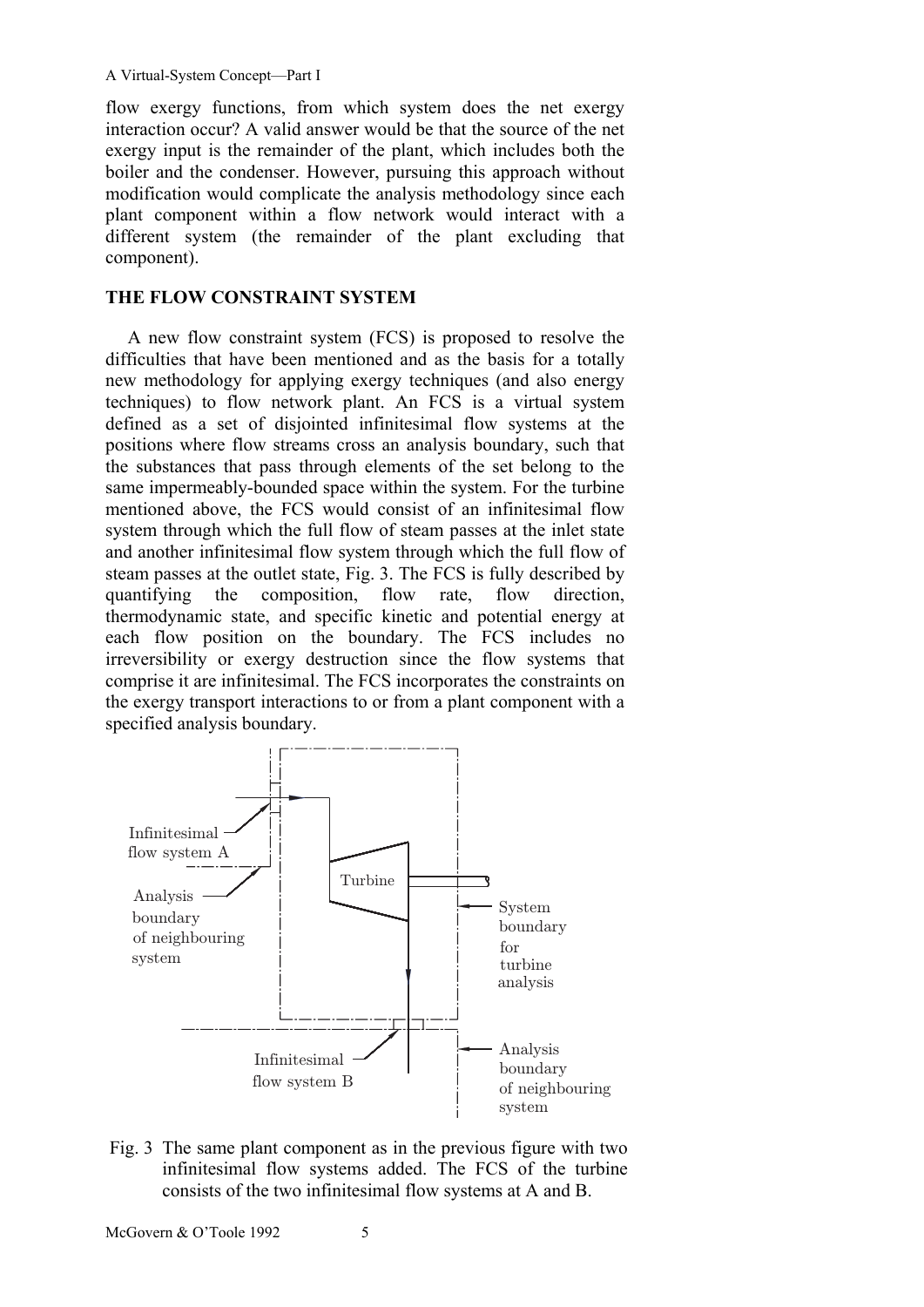A discrete plant component may have a characteristic FCS, or several characteristic FCSs; for example, a heat exchanger usually has two FCSs, corresponding to two independent streams of fluid that pass through it (each stream occupies a different impermeablybounded space within the system).

#### **STRUCTURAL TRANSPORT CONSTRAINTS — THE LINKED FLOW CONSTRAINT SYSTEM**

There are also structural constraints on the net exergy transport interactions, which have to do with the way the components are connected together; for example, in a refrigerator the compressor, condenser, expansion device, and evaporator are connected in series. The net exergy interactions of the components due to transport of fluid are not independent: any change in a net exergy interaction of one component with its FCS will affect a net exergy interaction of at least one of the other components with its FCS. The term "linked flow constraint system" (LFCS) will be used for a virtual system that is the union of more than one FCS and where all constituent FCSs are linked so as to belong to the same continuous, impermeablybounded space. Just as a constraint on a net exergy interaction of a component is taken into account by an FCS of that component, so an LFCS takes account of structural transport constraints. An LFCS of a refrigerator could consist of four infinitesimal flow systems; one at entry to each of the four components (compressor, condenser,



Fig. 4 Schematic representation of a CHP steam plant: this incorporates the analysis boundary definitions.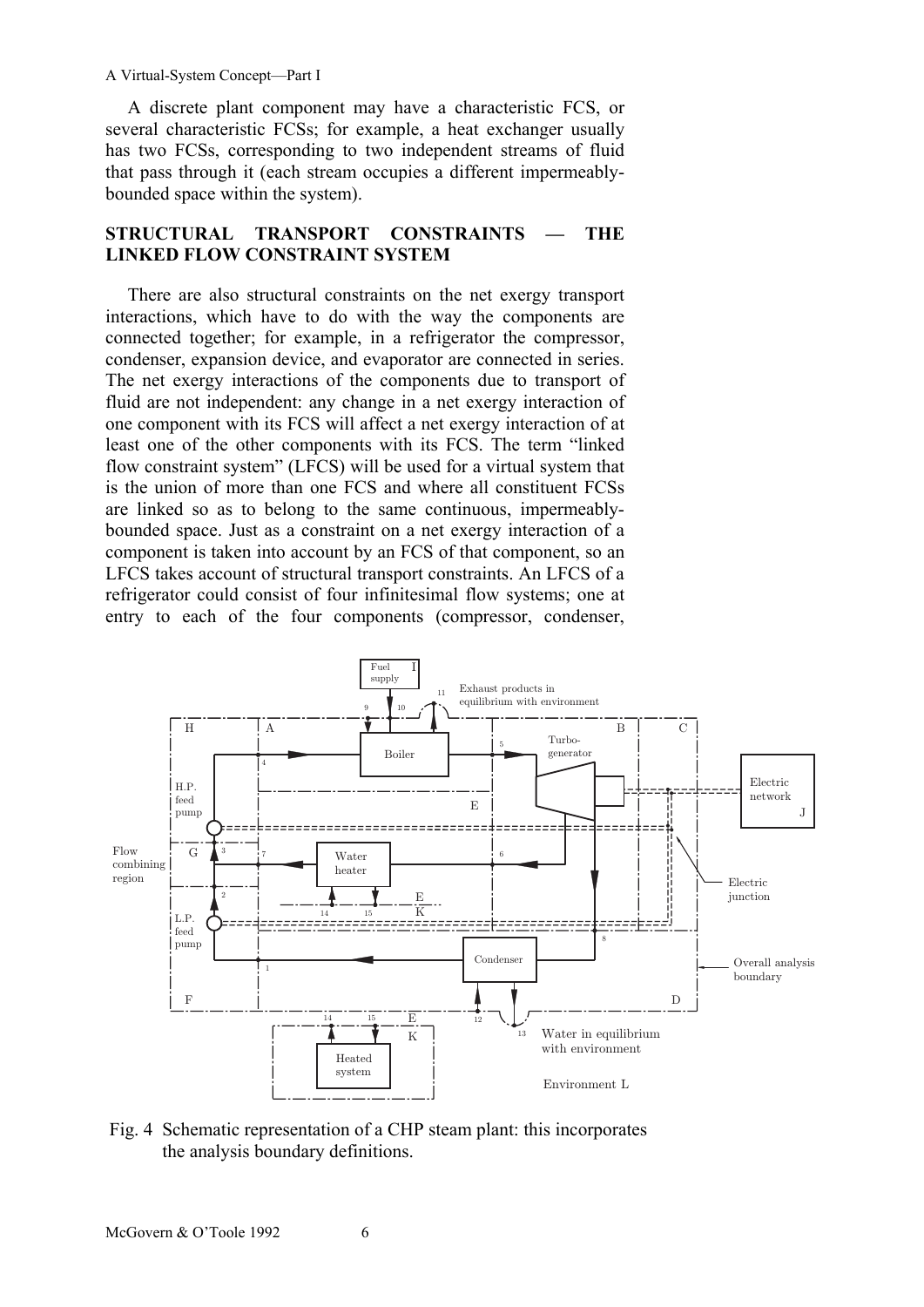expansion device, and evaporator) connected in series. A more detailed example is presented in the next section.

### **A COMBINED HEATING AND POWER STEAM PLANT**

Fig. 4 is a schematic diagram of a CHP steam plant that provides power and useful heating. The overall analysis boundary of the plant and the subsystem boundaries for analysis of components are shown. It should be noted that there are restrictions on the representation of three-dimensional space on a two-dimensional diagram. For example: subsystem E (which is inside the overall analysis boundary) and subsystem K (which is outside the overall analysis boundary) are contiguous. The water pipes on which points 14 and 15 are located do not pass through subsystem D. The electric cables could pass through various subsystems, but, as they involve negligible exergy destruction, they would have only negligible net exergy interactions with any of the systems they might pass through.

# **Choice of Boundaries**

The environment, system L, is defined to consist of saturated air and liquid water, in equilibrium at a specified temperature and pressure. The bulges shown on the overall analysis boundary at positions 11 and 13 represent the fact that the boundary is drawn sufficiently far from the discharge stream outlets that matter crosses the boundary only after it has reached full equilibrium with the environment. The effect of specifying the boundary in this way is to include all irreversibilities within the overall analysis boundary — an alternative approach would be to define additional external systems that would receive the discharge streams at specified states; or to further divide sub regions A and D in order to identify the exergy destruction due to mixing with the environment in each case. Freedom to choose the boundary is not compromised.

### **External Systems**

The only exergy source is the fuel supply, which provides a flow of fuel at a specified state. There are two exergy sinks: the electric network J, which receives electric power; and the heated system K, which receives a flow of heated water at state 15 and provides the same mass flow rate of water at a lower temperature at state 14.

### **Subsystems and Interactions**

The plant within the overall analysis boundary has been partitioned into eight subsystems: A to H. There are material flow (transport) and electric power (transfer) interactions that involve these subsystems and the external systems. Heat transfer to the environment also takes place from some of the subsystems, but, as this occurs at the temperature of the environment, there are no associated exergy interactions.

The FCSs of subsystems A, B, D, E, F, G, and H for the water/steam working fluid can be linked to give an LFCS consisting of infinitesimal flow systems at points 1 to 8 — this will be called LFCS1. The boiler subsystem also has an FCS for the air, fuel, and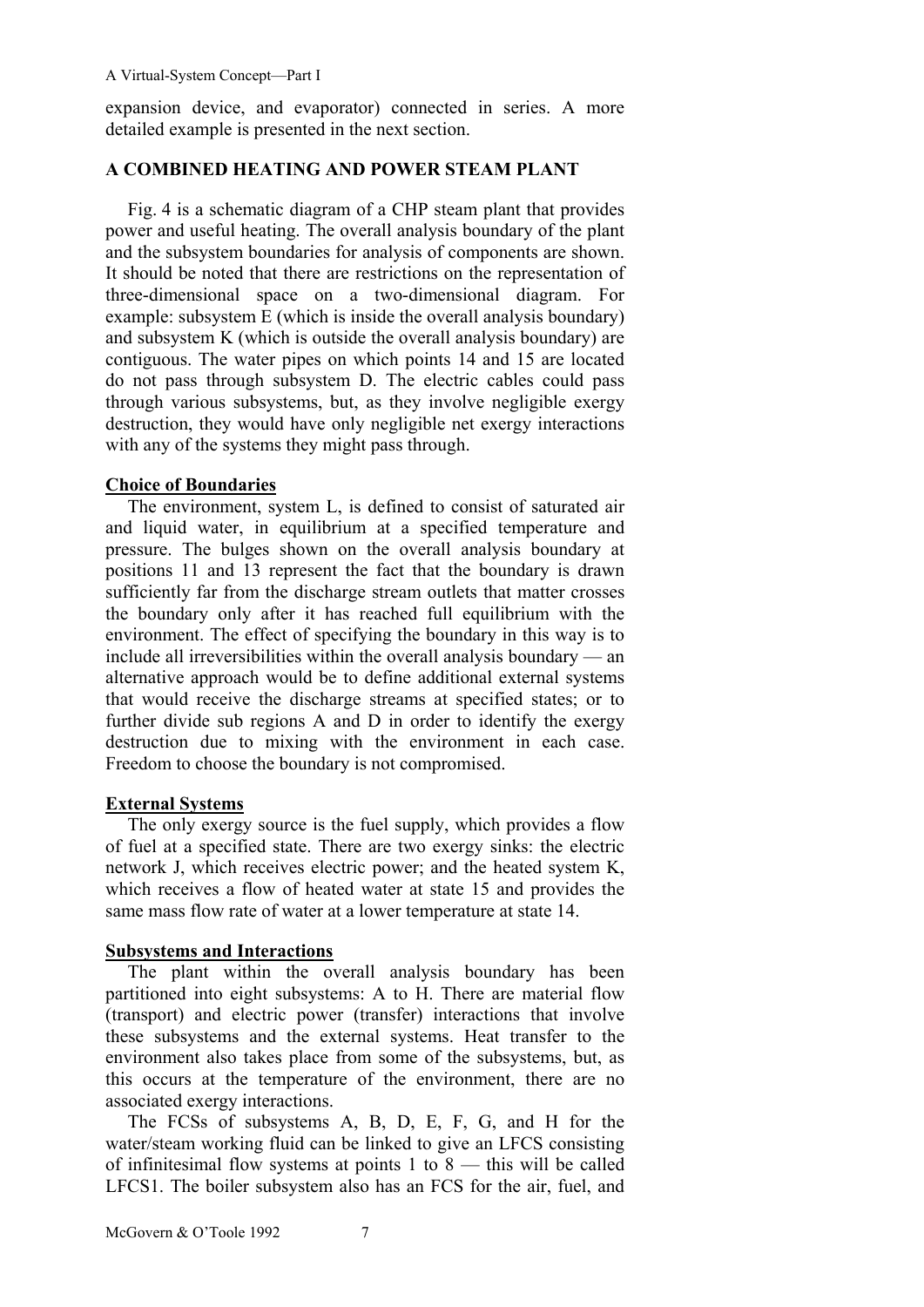

Fig. 5 Exergy interaction diagram, based on the flow constraint system concept, for the CHP steam plant shown in Fig. 4.

combustion products; involving points  $9, 10,$  and  $11$  — FCS2. The condenser subsystem could have an FCS for the cooling water stream involving points 12 and 13, but this would not feature in the analysis since it involves a net exergy interaction of zero (the flow exergy at point 12 and that at point 13 are both zero). The water heater and the heated system have a common FCS involving points 14 and 15 — FCS3. It will be seen that FCS2 and FCS3 are trivial and could be omitted. LFCS1, however, provides a link between many of the plant subsystems that takes into account the constraints on exergy transport interactions. Fig. 5 is the net exergy interaction diagram for the plant — it is a new type of diagram for the application of exergy techniques and has the form of a bond graph.

The net exergy interactions between the systems and subsystems in Fig. 5 can be evaluated by conventional means. There is a useful simplification compared to conventional approaches in that the net exergy interactions of an FCS or LFCS can be evaluated without reference to the pressure or composition of the environment; for example, in evaluating all exergy interactions of LFCS1 in Fig. 5 the flow exergy function  $b = h - T_a s$  can be used, with values of *h* and *s* taken from standard steam tables.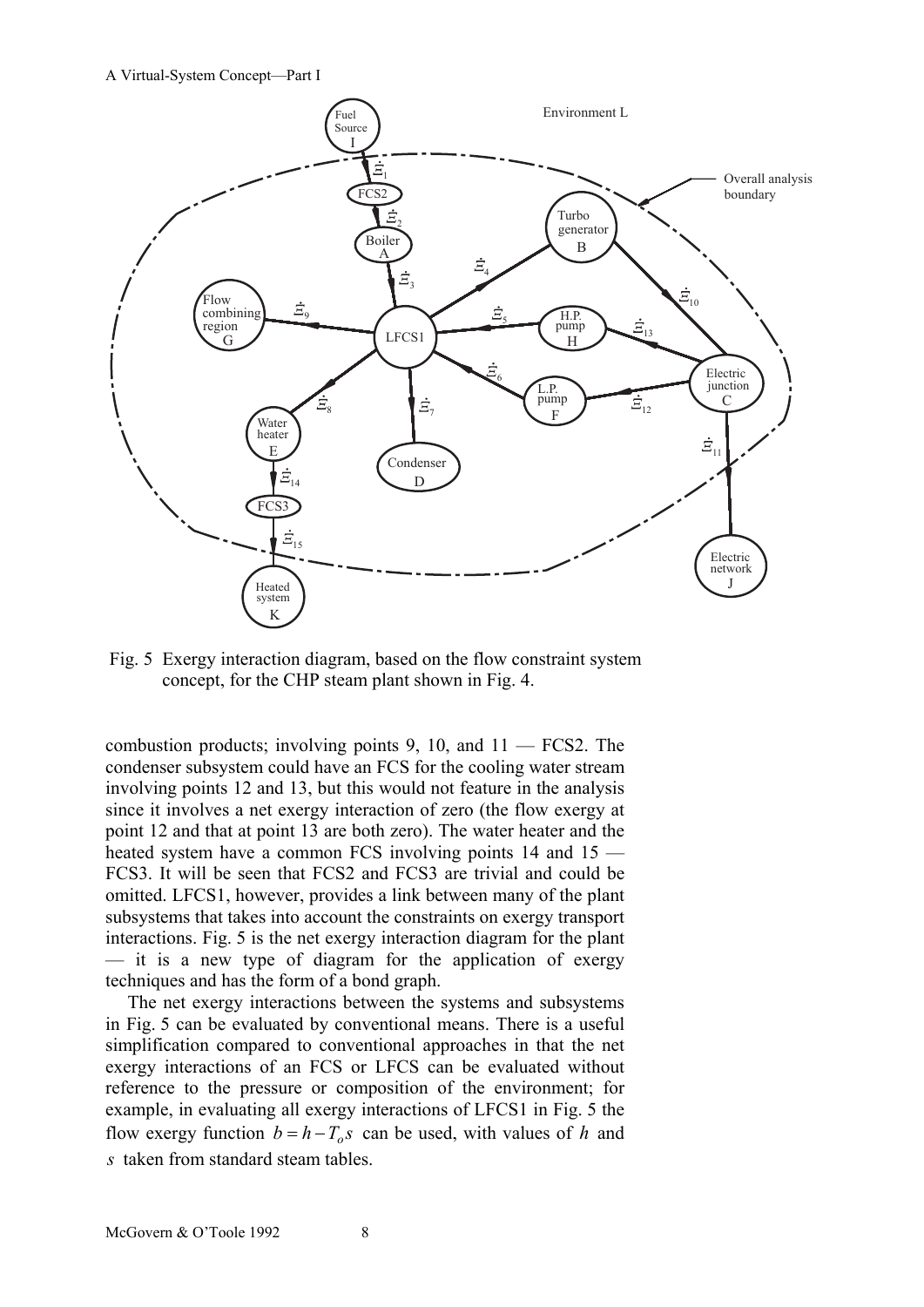#### **Material Flow Bifurcation**

Subsystem B in Fig. 4 contains a material flow bifurcation. In typical exergetic or exergoeconomic analysis approaches, this would also give rise to exergy flow and cost bifurcations, the relative values of which would depend on the pressure and composition of the environment or on a subjective specification of the zero state for the flow exergy function. As illustrated in Fig. 5, this situation does not give rise to a net exergy interaction bifurcation when the FCS concept is applied.

#### **Rational Efficiencies**

The rational efficiency of the plant (as defined by the overall analysis boundary shown in Fig. 4 and Fig. 5) is the sum of the exergy output rates  $(\dot{Z}_{11} + \dot{Z}_{15})$  divided by the exergy input rate  $\dot{Z}_1$ . Also, the rational efficiency of any subsystem is the sum of its exergy output rates divided by the sum of its exergy input rates. The virtual systems LFCS1, FCS2, and FCS3 are reversible and have rational efficiencies of unity.

Having defined all systems, and subsystems having being defined by their analysis boundaries, there is no ambiguity or subjectiveness whatsoever about the definition of the plant or subsystem rational efficiencies. The flow constraint system concept inherently incorporates a recommendation by Tsatsaronis and Winhold (1985) to use when possible differences of exergy flow streams in the definition of exergetic efficiencies.

It can be noted that the condenser has a rational efficiency of zero; based on its analysis boundary, which includes the region where the warm discharge water mixes irreversibly with the local surroundings before exiting in equilibrium with the environment. An alternative approach would be to define an additional boundary to separate the heat exchanger from the mixing region. In this case a finite rational efficiency would be obtained for the condenser that would describe its performance as a heat exchanger between flow streams; the rational efficiency of the mixing region would be zero.

### **Exergy Destruction Sinks**

In Fig. 5 there are two exergy destruction sinks within the overall analysis boundary: these are the condenser D and the flow combining region G (as defined in Fig. 4). Exergy destruction sinks are undesirable aspects of a plant's structure: the design objective should be either to eliminate them, or to minimise the net exergy interactions to them.

### **Exergy Recycles**

There are two exergy recycles in Fig. 5, involving systems LFCS1, B, H, F, and C. From the exergy interactions shown the performance of the turbogenerator and each of the two pumps as discrete components can be quantified by calculating their individual rational efficiencies. However, it is thermodynamically undesirable to recycle exergy through devices that have rational efficiencies less than unity. (Indeed, it is a particular strength of the steam cycle that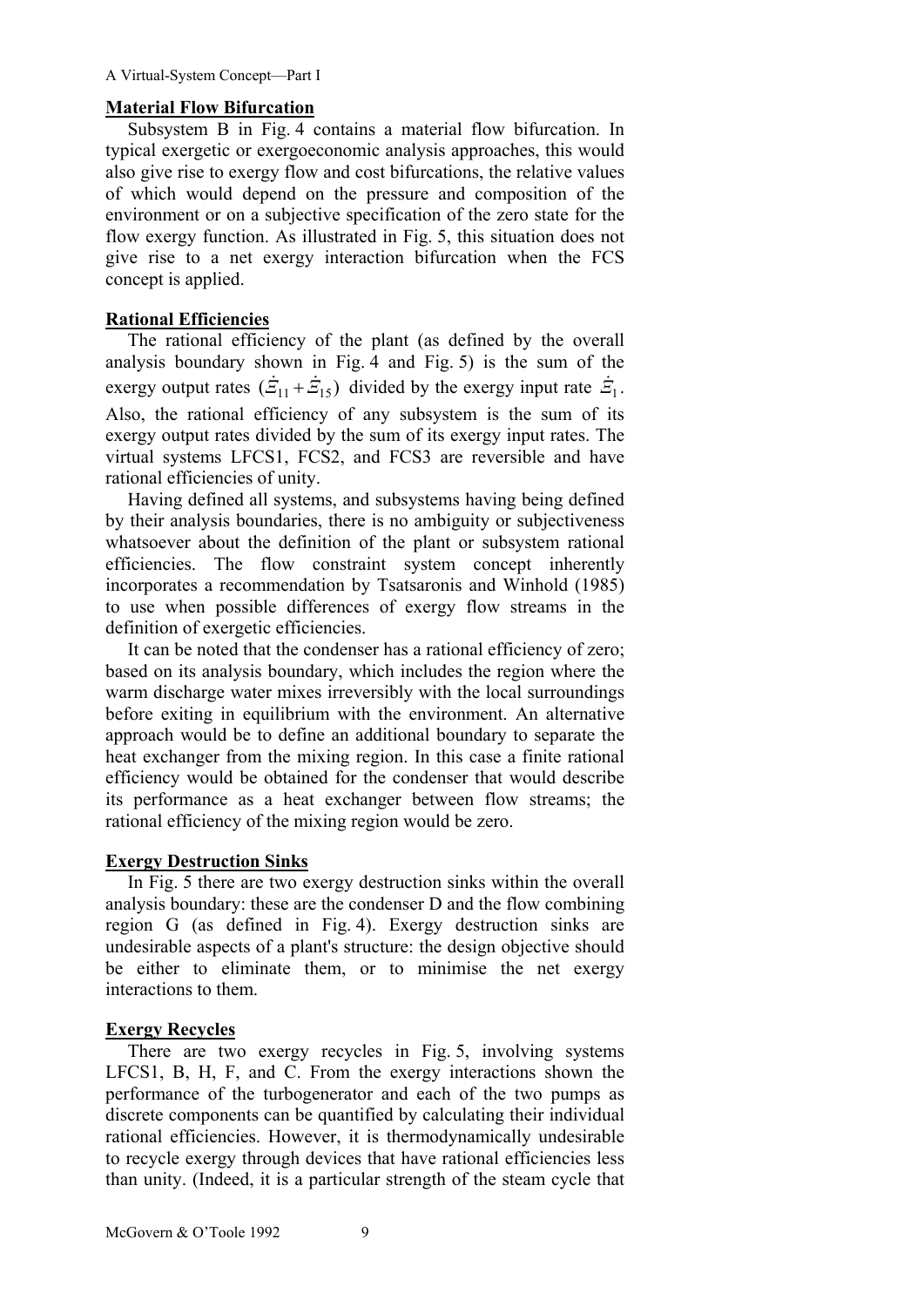the amount of the eventual exergy as electric power that is recycled through the feed pumps is small.) Exergy recycles are structural weaknesses that have implications for the exergetic and economic costs of the final products. The exergy interactions that constitute a recycle are not independent, but are structurally constrained in a way that causes exergy destruction.

A new type of transformation of interactions between subsystems is proposed to clarify the nature of recycles and replace them, for analysis purposes, by equivalent direct interactions. This is somewhat analogous to a delta-star transformation in electrical network theory. Fig. 6 incorporates the transformed exergy interactions that replace the recycles of Fig. 5. The arrows are drawn so that all exergy interactions are positive. The five transformed exergy interactions are related to the original six exergy interactions by the following equations, which replace the recycle interactions by single exergy interactions with each of the systems involved:



Fig. 6 Alternative exergy interaction diagram to that shown in Fig. 5; incorporating transformed interactions and a reversible node that have eliminated two recycles.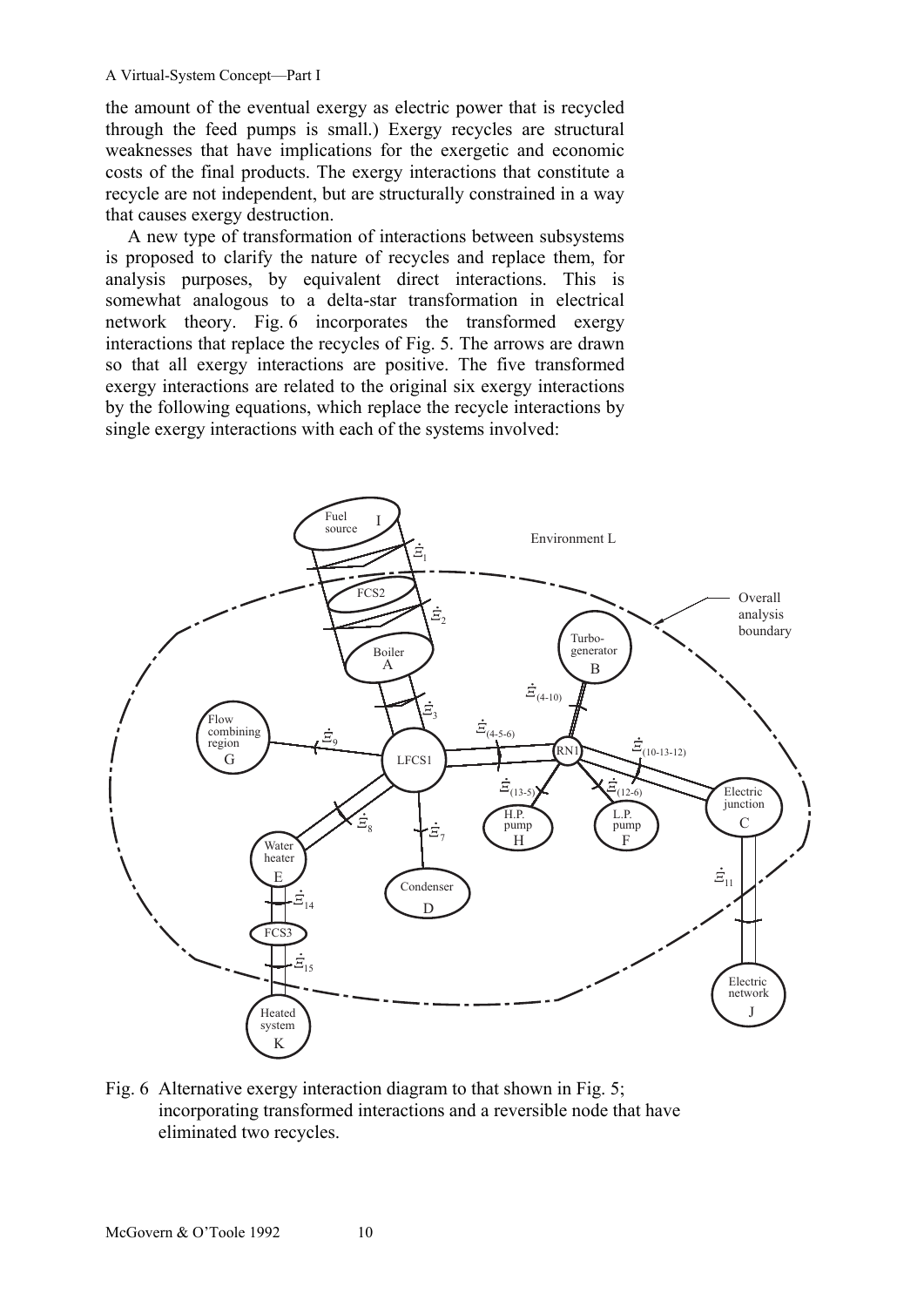$$
\begin{aligned}\n\dot{\Xi}_{(4-5-6)} &= \dot{\Xi}_4 - \dot{\Xi}_5 - \dot{\Xi}_6 & \dot{\Xi}_{(4-10)} &= \dot{\Xi}_4 - \dot{\Xi}_{10} \\
\dot{\Xi}_{(10-13-12)} &= \dot{\Xi}_{10} - \dot{\Xi}_{13} - \dot{\Xi}_{12} & \dot{\Xi}_{(12-6)} &= \dot{\Xi}_{12} - \dot{\Xi}_6 \\
\dot{\Xi}_{(13-5)} &= \dot{\Xi}_{13} - \dot{\Xi}_5\n\end{aligned}
$$

This transformation introduces a reversible node, labelled RN1 in Fig. 6: it is reversible because the sum of the exergy outputs equals the sum of the exergy inputs; that is,

$$
\dot{\vec{E}}_{(4-10)} + \dot{\vec{E}}_{(10-13-12)} + \dot{\vec{E}}_{(12-6)} + \dot{\vec{E}}_{(13-5)} = \dot{\vec{E}}_{(4-5-6)}.
$$

When viewed in the context of the new set of systems (i.e., the previous ones plus RN1) the turbogenerator and the two feed pumps are seen as exergy destruction sinks (Fig. 6). The rational efficiencies of the turbogenerator and pumps as discrete components do influence the overall plant rational efficiency, but not in a multiplicative chainrule way — an exergy destruction sink can be produced by linking even highly efficient discrete components in a recycle.

In Fig. 6 band widths proportional to the exergy interactions are used. In this way the new exergy diagram can retain one of the most valuable attributes of Sankey and Grassmann diagrams: the representation to scale of interaction magnitudes.

#### **CONCLUSIONS**

A totally new concept, the flow constraint system, has been described for use in exergy analysis of flow network plant (it can also be applied in energy analysis). This allows the constraints on the net exergy transport interactions of discrete components to be taken into account fully. Structural transport constraints due to the way components that involve material flow are linked together are also taken into account. In comparison with conventional approaches, analysis procedures are simplified since multiple exergy flow streams are replaced by net exergy interactions and the need for absolute exergy evaluations is greatly reduced. Plant and subsystem rational efficiencies are defined in an objective way. A technique for the transformation of an exergy interaction network to eliminate recycles has been presented. A new bond-graph-type exergy interaction diagram has been described. The virtual system that is a set of disjointed, infinitesimal systems is simple: the authors have found it to have great power to clarify the structure of plant in exergy terms. It is ideally suited for use with matrix methods of exergy and exergoeconomic analysis (Valero et al., 1986): this is illustrated in Part II.

#### **REFERENCES**

Beretta, G. P., and Gyftopoulos, E. P., 1990, "What is Heat?" Education in Thermodynamics and Energy Systems, ed. G. Tsatsaronis, ASME Winter Annual Meeting, AES-Vol. 20, pp. 33–41.